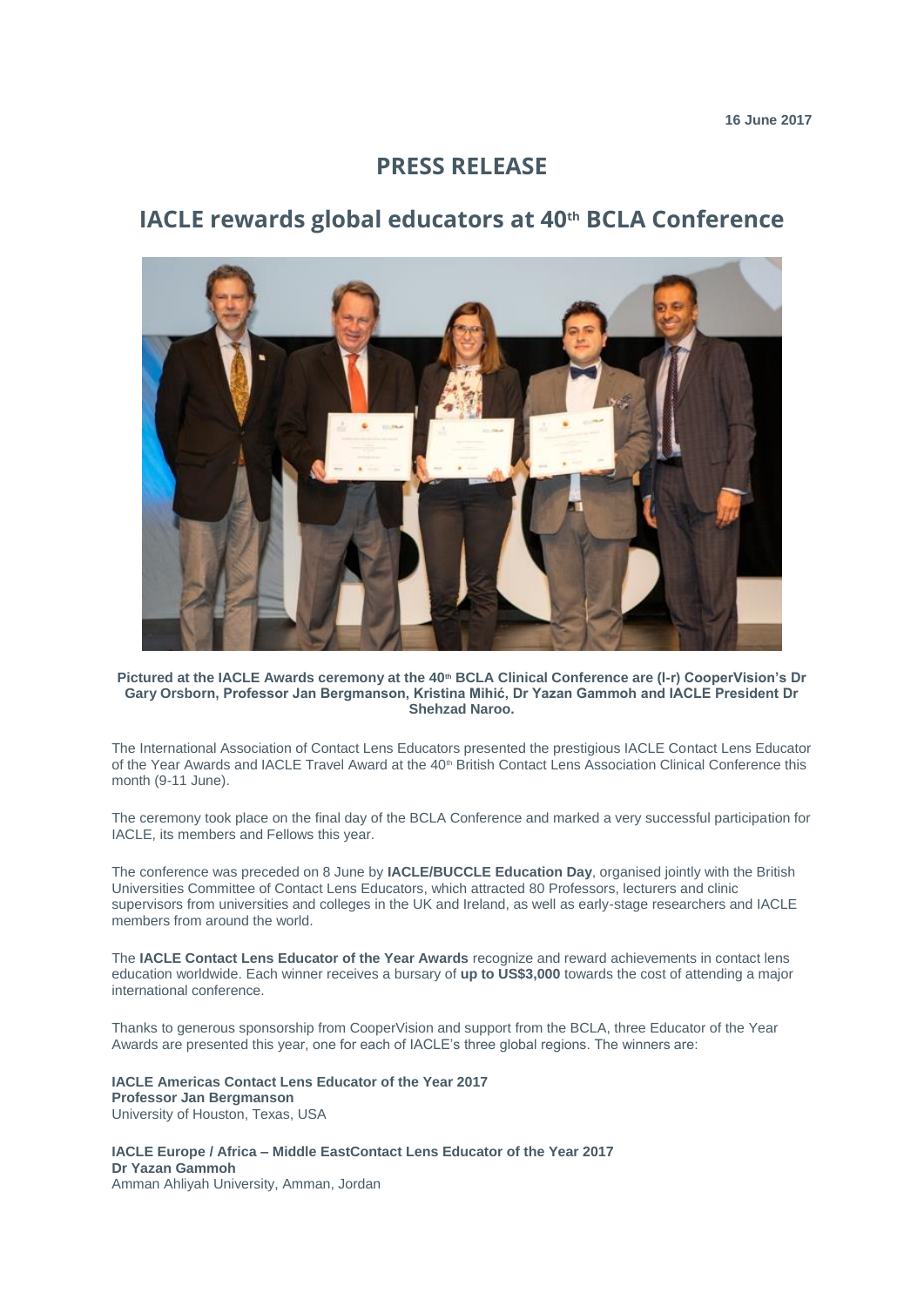**IACLE Asia Pacific Contact Lens Educator of the Year 2017 Professor Koon-Ja Lee** Eulji University, Seongnam, Korea

Professor Lee was unable to attend the BCLA and will receive her award later this year.





The **IACLE Travel Award** is a travel bursary for an IACLE Educator Member who would not otherwise be able to attend a major international conference. This annual Award is funded by IACLE and supported by the BCLA. This year's recipient was:

#### **IACLE Travel Award 2017**

Kristina Mihić, University of Applied Sciences Velika Gorica, Croatia

The awards ceremony completed a very successful week for IACLE that saw its members and Fellows involved throughout the BCLA program, delivering paper, poster and workshop presentations, and chairing sessions.

IACLE President **Dr Shehzad Naroo** commented: 'Congratulations to this year's winners – they were truly deserving individuals. And a big thank you to the BCLA and CooperVision for supporting this IACLE initiative.'

'All eye care professionals have stories about how educators influenced them to be the very best providers of excellent patient care, and I'm certain many have been inspired by this year's recipients,' said **Dr Gary Orsborn**, Vice President of Global Professional & Clinical Affairs for CooperVision.

Nominations and applications for the 2018 IACLE Awards will open in December.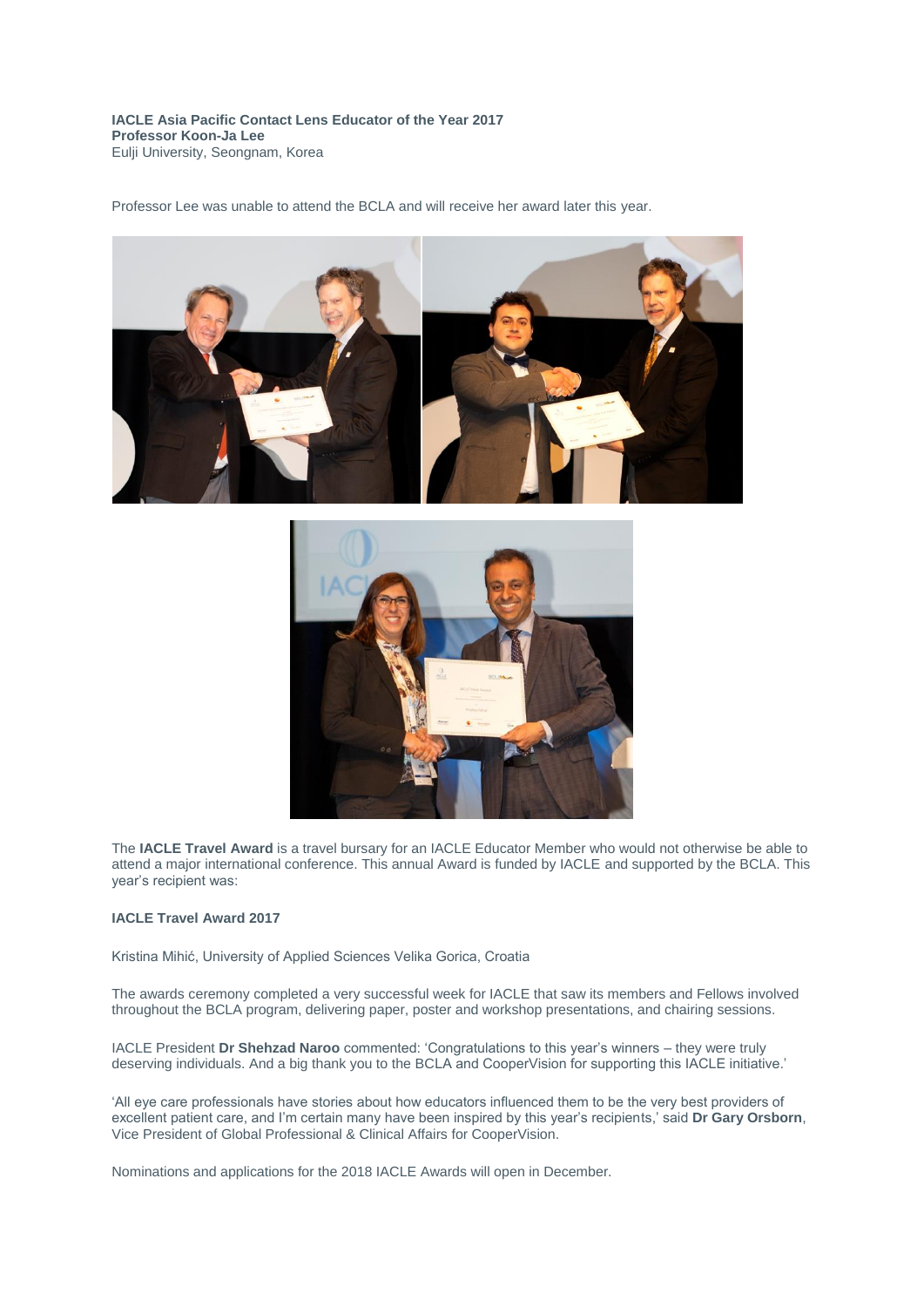

**Pictured at IACLE/BUCCLE Education Day are (l-r) BUCCLE Chair Neil Retallic, IACLE Regional President for Europe / Middle East – Africa Judith Morris, who chaired the day, and IACLE President Dr Shehzad Naroo**



**Professors, lecturers and clinic supervisors from universities and colleges in the UK and Ireland attended Education Day, along with IACLE members from around the world.** 

-ENDS-

**For media enquiries please contact:**

**Alison Ewbank**

Public Relations | International Association of Contact Lens Educators London | United Kingdom Email: [a.ewbank@iacle.org](mailto:a.ewbank@iacle.org)

Work: + 44 208 390 9378 | Mobile: + 44 7732 121 959 Skype: alisonewbank1 | Web: [www.iacle.org](http://www.iacle.org/)

### **ABOUT IACLE**

The International Association of Contact Lens Educators was established in 1979 and is a non-profit, non-political association. IACLE has 731 active members in 68 countries and welcomes contact lens educators from all eye care professions and related disciplines. IACLE is dedicated to raising the standard of contact lens education and promoting the safe use of contact lenses worldwide. It is the leading provider of educational resources essential to contact lens educators. IACLE is supported by leading global contact lens manufacturers: platinum sponsor Alcon, silver sponsors CooperVision and Johnson & Johnson Vision Care, and donor sponsor Euclid.